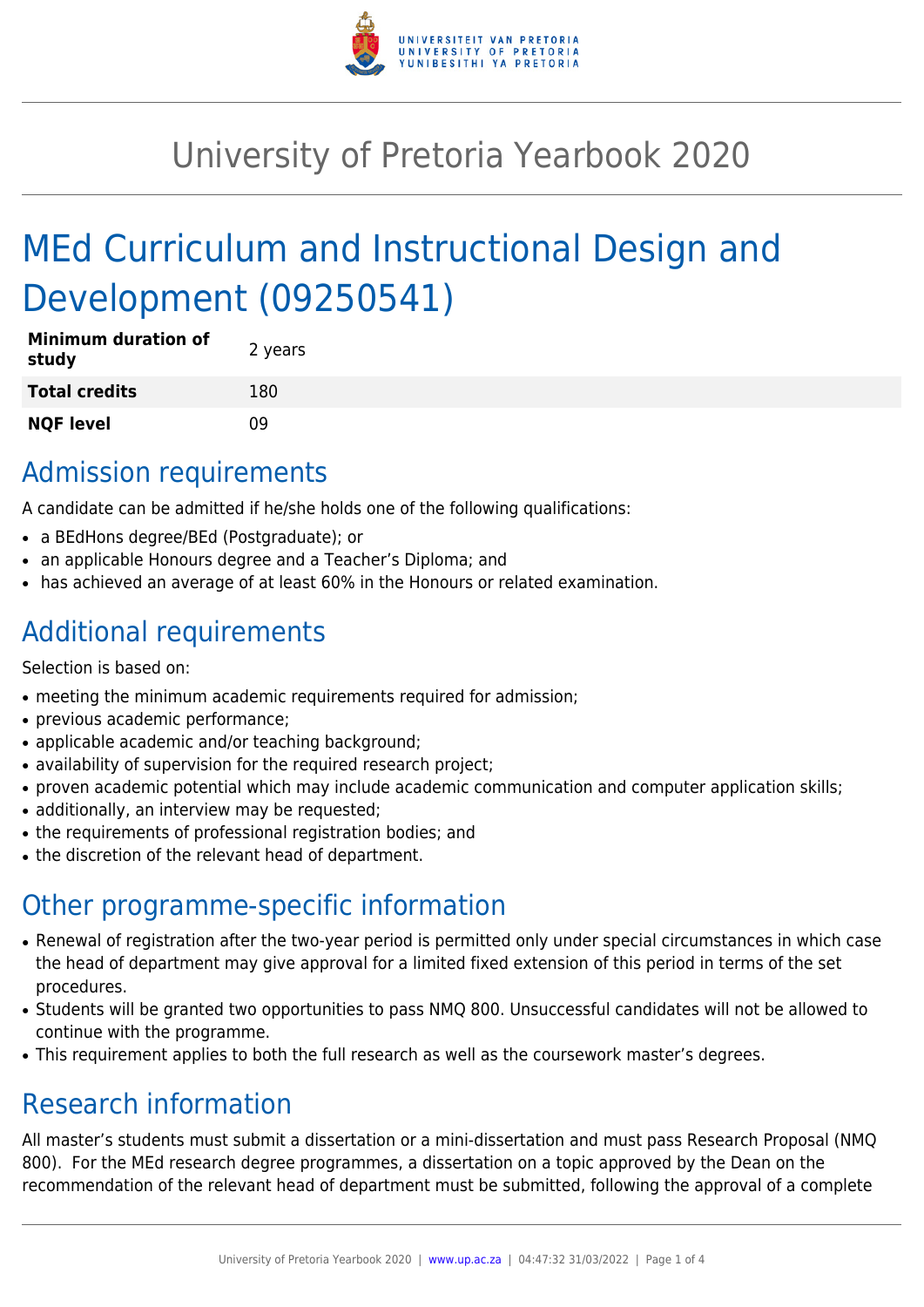

research proposal. A literature study is not acceptable.

- One publishable article based on the research that the student conducted for the dissertation or the minidissertation and approved by the supervisor, must be submitted. The article must be submitted at the offices of Student Administration before 15 February for the Autumn graduation ceremonies and before 15 July for the Spring graduation ceremonies.
- In addition to the copies referred to above, each successful student must submit a bound paper copy as well as two electronic copies of the approved mini-dissertation/dissertation to the Head: Student Administration in the format specified by the Faculty and in accordance with the minimum standards set by the Department of Library Services
- (see http://upetd.up.ac.za/authors/ publish/ standards.htm#specs), before 15 February for the Autumn graduation ceremonies and before 15 July for the Spring graduation ceremonies. Failure to meet these deadlines will result in the degree being awarded during a subsequent series of graduation ceremonies.
- All students have to submit a research proposal during the first year of registration and defend it successfully before a panel of examiners appointed by the Dean, in collaboration with the relevant head of department, Supervisor and Research Coordinator, before they can start with the research.
- Students have to apply for ethical clearance to the relevant head of department and Ethics Committee and only commence with field work once the application for ethical clearance has been approved by the Ethics Committee.
- Students have to present a progress report on the research to the supervisor annually. Continued reregistration depends on satisfactory annual progress.
- All students have to attend the research capacity building sessions on quantitative and qualitative research at master's level.

### Pass with distinction

The MEd degree is conferred with distinction on a student who obtains at least 75% in the dissertation.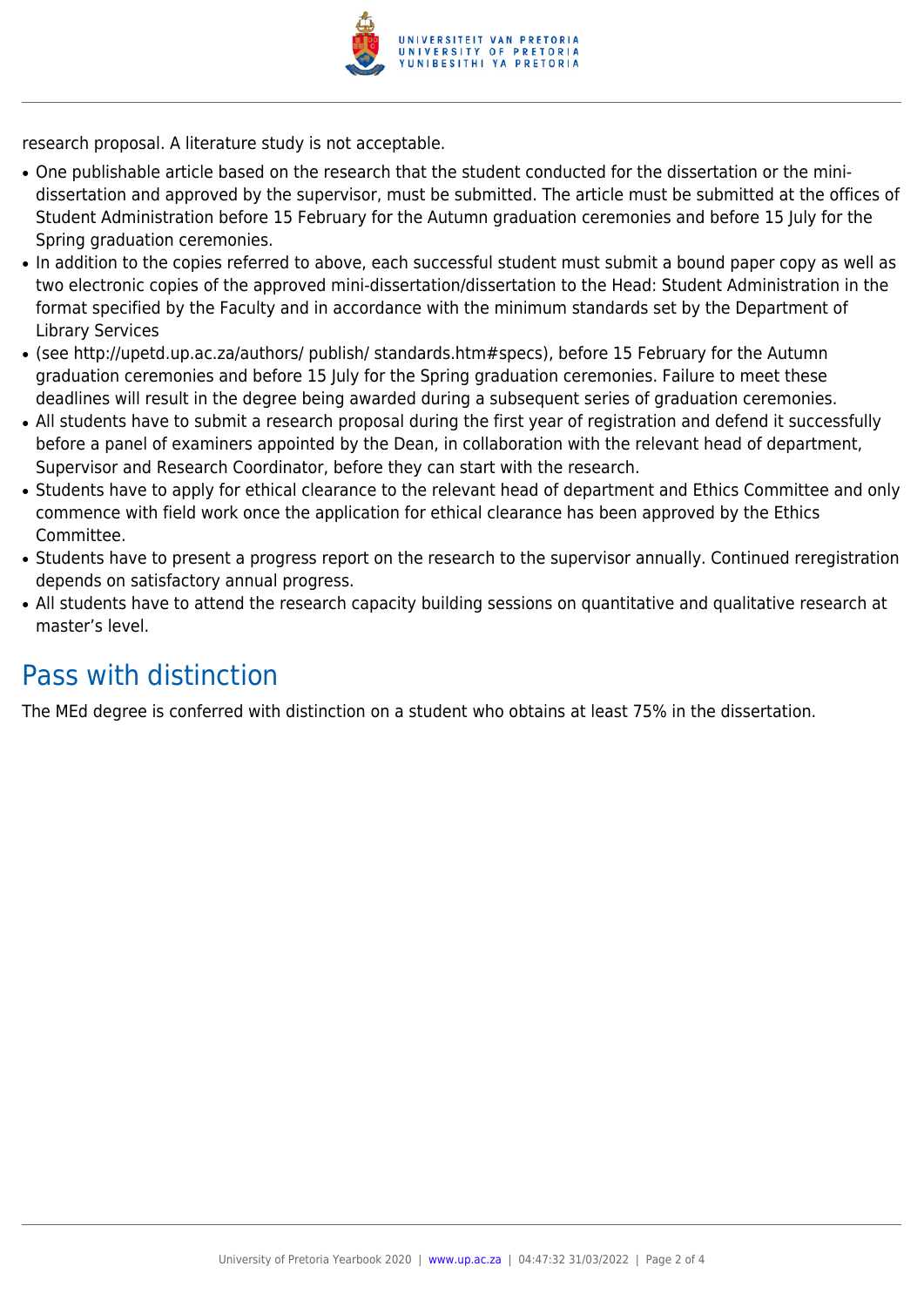

### Curriculum: Year 1

#### **Minimum credits: 180**

NMQ 801 (Research proposal) and CDV 890 (Dissertation) should be selected in the 1st year. When NMQ 801 (Research proposal) has been passed in the 1st year, only Dissertation should be selected again in the final year. Students will be granted two opportunities to pass NMQ 801 (Research proposal).

#### **Fundamental modules**

[Research proposal 801](https://www.up.ac.za/mechanical-and-aeronautical-engineering/yearbooks/2020/modules/view/NMQ 801) (NMQ 801) - Credits: 0.00

#### **Core modules**

[Dissertation: Curriculum and instructional design and development 890](https://www.up.ac.za/mechanical-and-aeronautical-engineering/yearbooks/2020/modules/view/CDV 890) (CDV 890) - Credits: 180.00